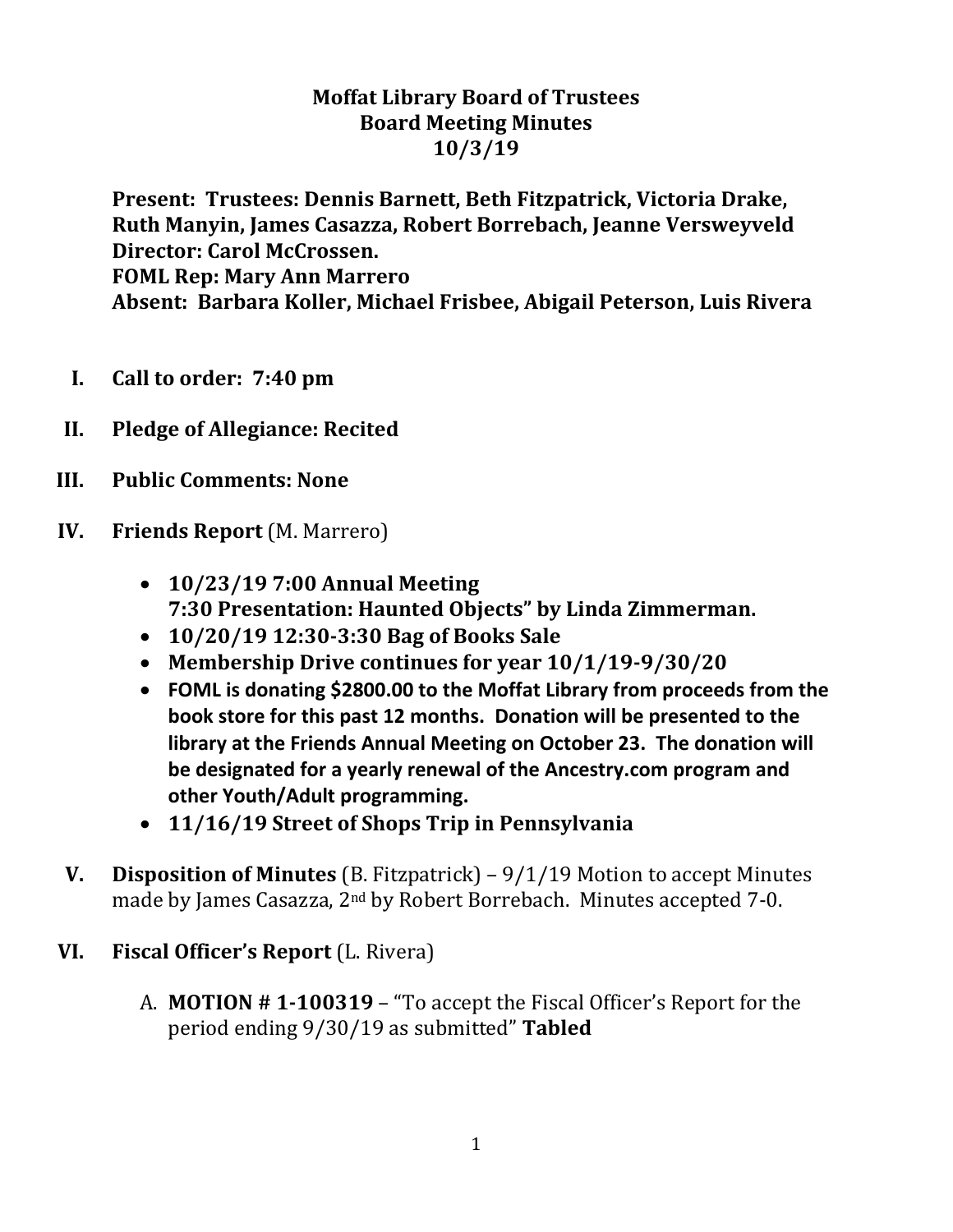- B. **MOTION # 2-100319** "To approve the Operating Expenses warrant for the period of  $9/1/19 - 9/30/19$  in the amount of **Tabled**
- C. **MOTION # 3-100319** "To approve the Carriage House Capital Project Expenses warrant for the period of 9/1/19-9/30/19 in the amount of \_\_\_\_\_\_\_\_\_\_\_\_\_." **Tabled**
- **VII. Director's Report** (C. McCrossen) See Attached (Highlights)
	- Audit & Finance Committee looked at Audit proposals. Recommend to appoint Nugent & Haeussler, P.C. at \$10,500 annually. Other proposals were the same amount and higher.
	- Crack in Tiffany window: Contacted Kevin Morgan of Chapman Stained Glass - lead was inserted to correct issue.
	- Shelving is all fixed.
	- Denise is updating obituaries' notices from the OC Post Useful genealogy tool.

**"Motion to approve the installation of new lights to illuminate the Belcher window at no cost to the Library" made by James Casazza. 2nd by Ruth Manyin. Motion approved 7-0.**

#### **VIII. Standing Committee Reports**

- **A. Personnel Committee Report** (B. Koller) None
- B. **Audit & Finance Committee Report** (L. Rivera) None
- C. **Operational / Policies Committee Report** (M. Frisbee) None

#### **IX. Ad hoc Committee Reports**

- **A. 6 W Main Building/Carriage House Committee Report** (J. Casazza/R. Manyin)
	- New doors received and installed. Most of the interior painting is done. Insulated heat ducts, replaced staircase, rectified and made the heat unit accessible. Need to install drop ceiling and move clock in to do the restoration.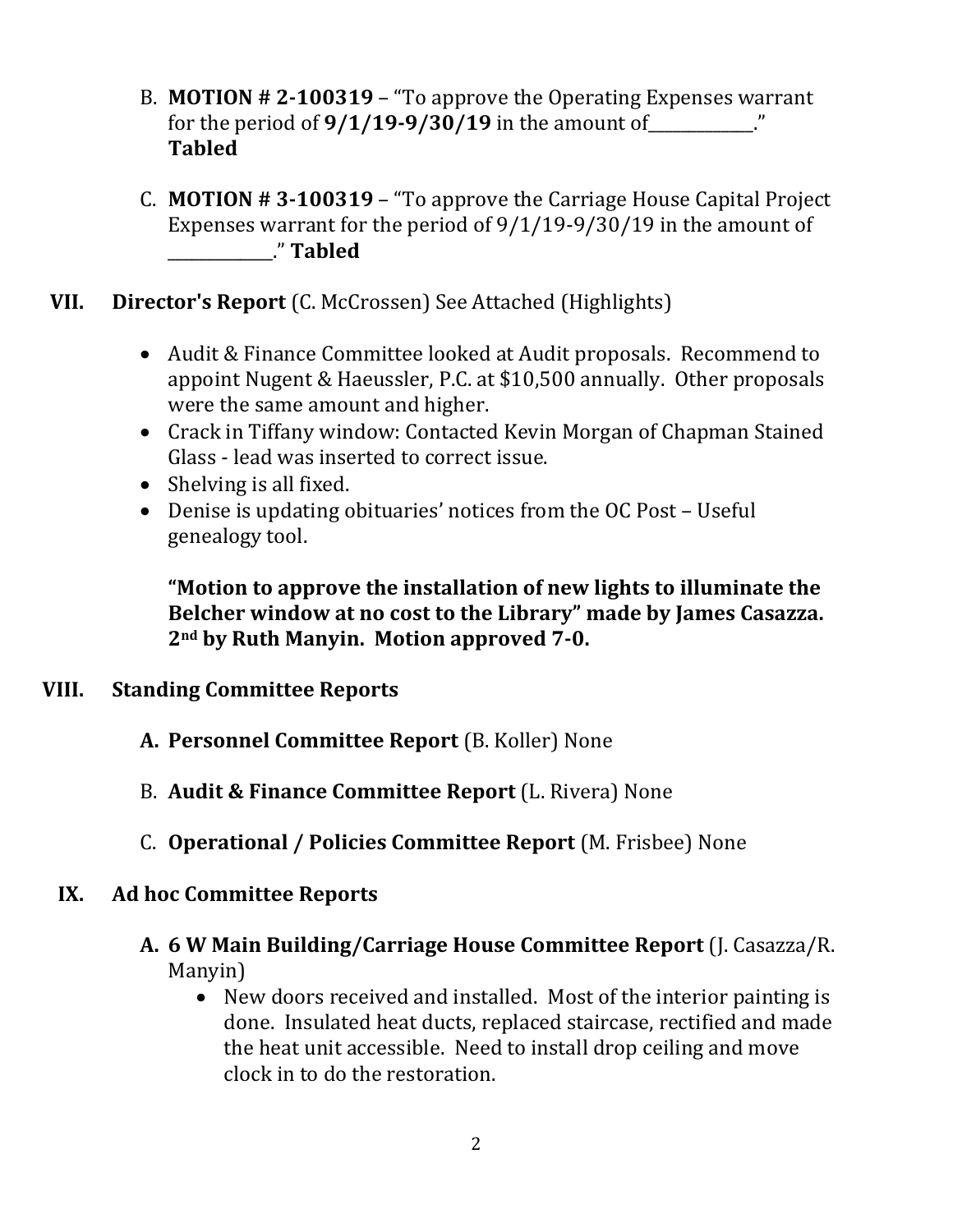Definition of accessory building needs to be defined as 'subuse includes shed, garage and private playhouse.' James Casazza will address with acting building inspector, Joe Bucco (Mayor).

## **X. Unfinished Business**

## A. **(Ad hoc) Strategic Planning Committee: Committee members formed: Mary Ann Marrero, Kelly Lynch-Moloney, Ruth Manyin, Jeanne Versweyveld, Abigail Peterson, Victoria Drake**

Invite BG Commerce members, Standback members. Ask Abigail Peterson if she would like to chair the committee. Jeanne Versweyveld will chair if Abigail Peterson does not.

## **B. Standing Committees – Procedure/Reporting Document.**

# **(Tabled)**

### **XI. New Business**

A. **MOTION #4-100319**: The Board of Trustees of the Moffat Library resolves to appoint Nugent & Haeussler, P.C., to audit the Library's FYE June 30, 2019 financial statements and prepare the NYS Annual Update Document.

Motion made by James Casazza, 2<sup>nd</sup> by Beth Fitzpatrick. Motion accepted 7-0.

- B. **MOTION # 5-100319:** The Board of Trustees of the Moffat Library resolves to accept/not accept the Ramapo Catskill Library System 2020 Budget, as presented. **Tabled**
- C. **Motion # 6-100319:** Charter amendment resolution. Motion made by Ruth Manyin, 2nd by James Casazza. Resolution accepted 7-0.

## **XII.Public Comments** None

- **XIII.New Business:** Barbara Koller resigned from the Board as of 10/3/19. Jim Amend will be asked to fill her position on the board.
- **XIV.Adjournment:** Motion made by James Casazza, 2nd by Jeanne Versweyveld. Motion accepted 7-0. Meeting adjourned at 9:01pm.